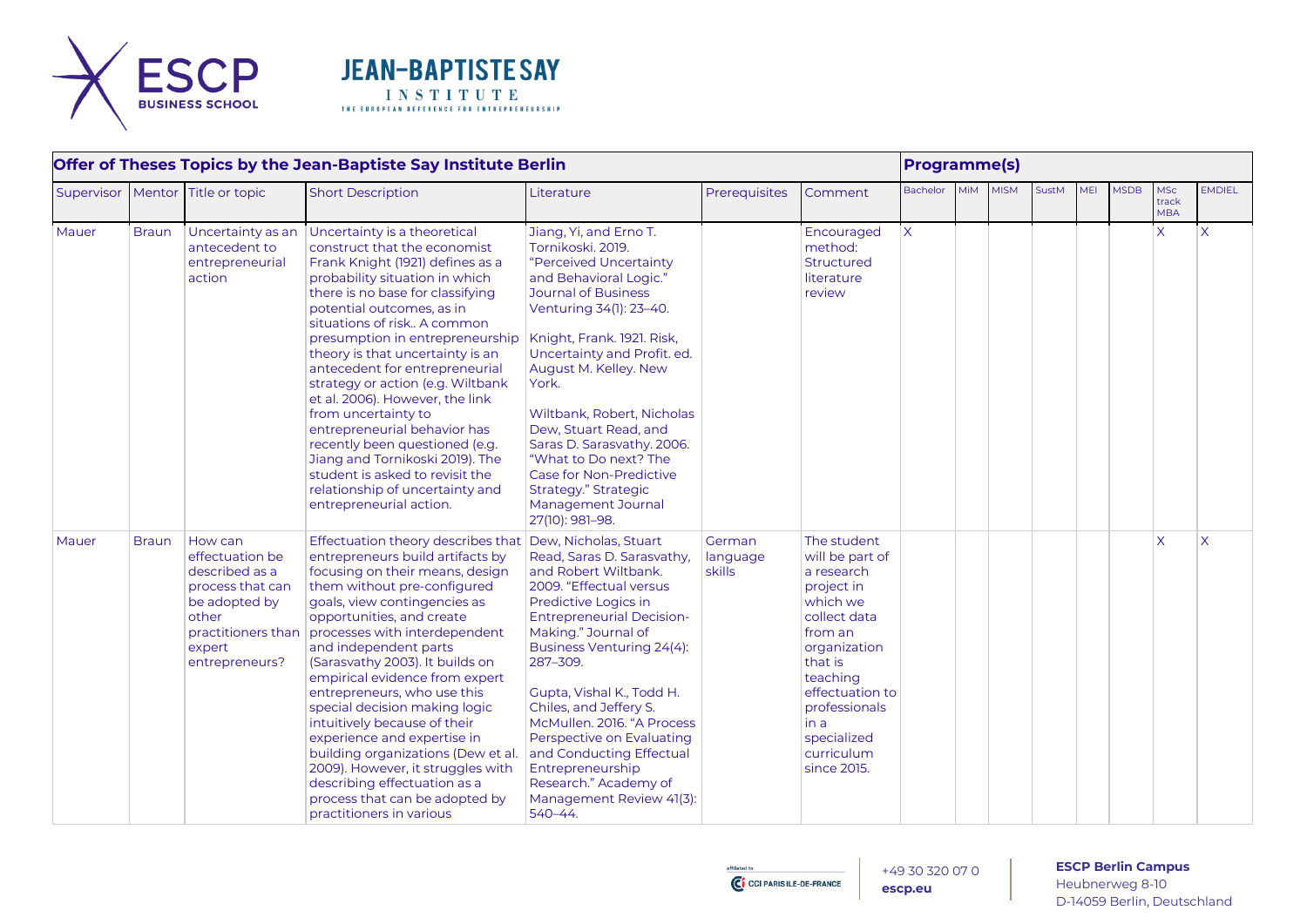



|       |              |                                                                               | organizational contexts (Gupta,<br>Chiles, and McMullen 2016).                                                                                                                                                                                                                                                                                                                                                                                                                                                                                                                                                       | Sarasvathy, Saras D. 2003.<br>"Entrepreneurship as a<br>Science of the Artificial."<br>Journal of Economic<br>Psychology 24(2): 203-20.                                                                                                                                                                                                                                                                                                                                                                                                            |                              |                                                                                                                                                                                                                                  |  |  |              |  |
|-------|--------------|-------------------------------------------------------------------------------|----------------------------------------------------------------------------------------------------------------------------------------------------------------------------------------------------------------------------------------------------------------------------------------------------------------------------------------------------------------------------------------------------------------------------------------------------------------------------------------------------------------------------------------------------------------------------------------------------------------------|----------------------------------------------------------------------------------------------------------------------------------------------------------------------------------------------------------------------------------------------------------------------------------------------------------------------------------------------------------------------------------------------------------------------------------------------------------------------------------------------------------------------------------------------------|------------------------------|----------------------------------------------------------------------------------------------------------------------------------------------------------------------------------------------------------------------------------|--|--|--------------|--|
| Mauer | <b>Braun</b> | When and why<br>do other<br>expert<br>entrepreneurs<br>apply<br>effectuation? | Effectuation theory describes that Jiang, Yi, and Erno T.<br>entrepreneurs build artifacts by<br>practitioners than   focusing on their means, design<br>them without pre-configured<br>goals, view contingencies as<br>opportunities, and create<br>processes with interdependent<br>and independent parts<br>(Sarasvathy 2003). Researchers<br>have trouble in pinpointing when<br>and why entrepreneurs use<br>effectuation, as the simple idea<br>that higher uncertainty leads to<br>more effectual behavior has<br>recently been empirically<br>contested (Jiang and Tornikoski<br>2019; Welter and Kim 2018). | Tornikoski. 2019.<br>"Perceived Uncertainty<br>and Behavioral Logic:<br>Temporality and<br>Unanticipated<br>Consequences in the New<br><b>Venture Creation Process."</b><br>Journal of Business<br>Venturing 34(1): 23-40.<br>Sarasvathy, Saras D. 2003.<br>"Entrepreneurship as a<br>Science of the Artificial."<br>Journal of Economic<br>Psychology 24(2): 203-20.<br>Welter, Christopher, and<br>Sungho Kim. 2018.<br>"Effectuation under Risk<br>and Uncertainty: A<br>Simulation Model." Journal<br>of Business Venturing<br>33(1): 100-116. | German<br>language<br>skills | The student<br>will be part of<br>a research<br>project in<br>which we<br>collect data<br>from an<br>organization<br>that is<br>teaching<br>effectuation to<br>professionals<br>in a<br>specialized<br>curriculum<br>since 2015. |  |  | $\mathsf{x}$ |  |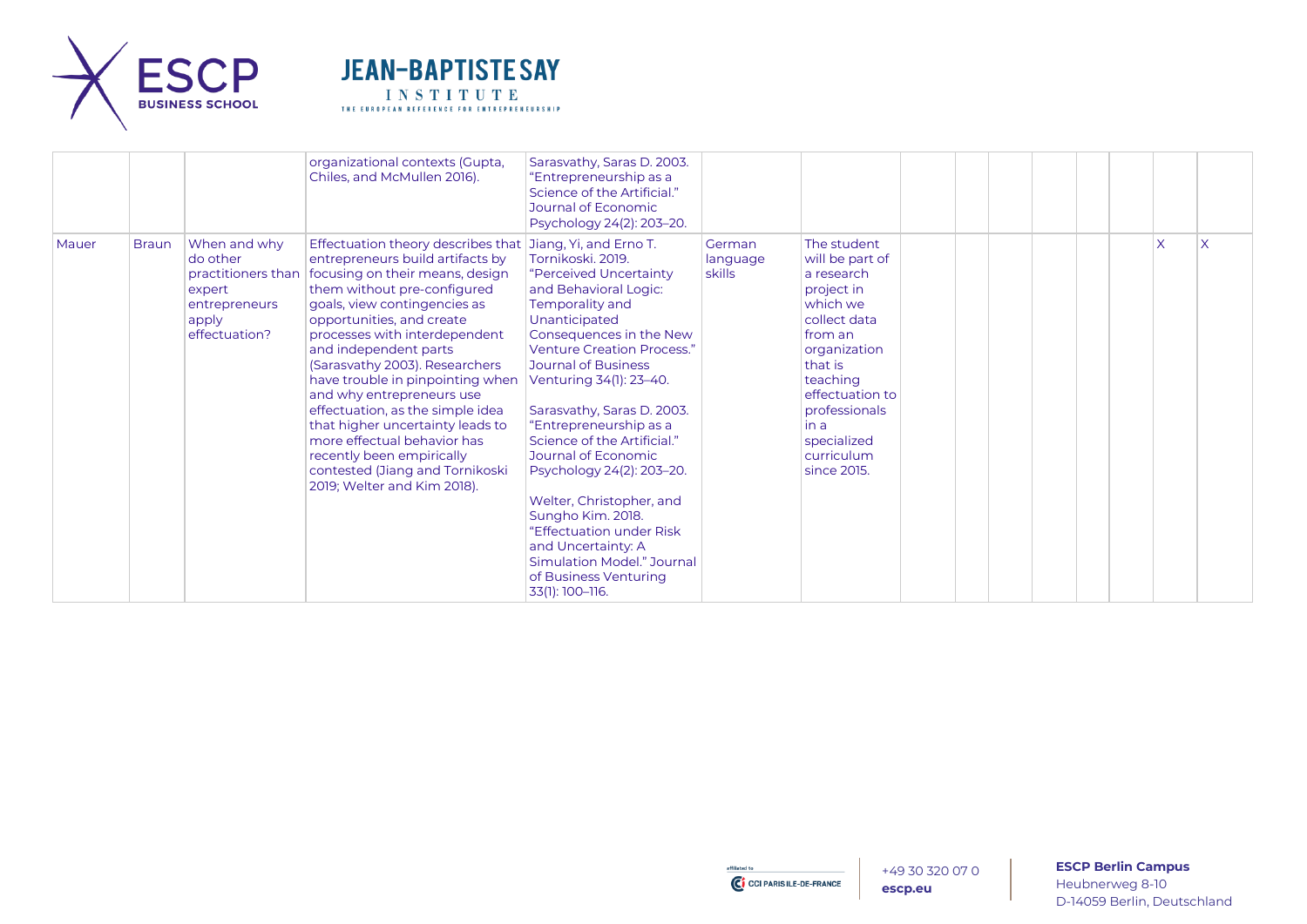



| Mauer | <b>Braun</b> | (Social)<br>entrepreneurship<br>in times of<br>increased<br>uncertainty and<br><b>crisis</b> | This topic focuses on (social)<br>entrepreneurs who start a<br>business in terms of increased<br>uncertainty and/or crisis: What do<br>their motivation, processes and<br>strategies look like? This question<br>might be applied to the case of<br>COVID-19, but various ideas can<br>be discussed. In the past a similar<br>question has been successfully<br>applied to the case of Colombian<br>FARC ex-combatants. This study<br>might help us to clarify the role of<br>political or economic uncertainty<br>as an antecedent to<br>entrepreneurial action.                                                                                                      | Jiang, Yi, and Erno T.<br>Tornikoski, 2019.<br>"Perceived Uncertainty<br>and Behavioral Logic:<br>Temporality and<br>Unanticipated<br>Consequences in the New<br><b>Venture Creation Process.'</b><br><b>Journal of Business</b><br>Venturing 34(1): 23-40.<br>Knight, Frank. 1921. Risk,<br>Uncertainty and Profit. ed.<br>August M. Kelley. New<br>York.<br>Wiltbank, Robert, Nicholas<br>Dew, Stuart Read, and<br>Saras D. Sarasvathy. 2006.<br>"What to Do next? The<br>Case for Non-Predictive<br>Strategy." Strategic<br>Management Journal<br>27(10): 981-98. | Method:<br>Oualitative<br>case study                               | $\times$     | X | $\overline{\mathsf{x}}$ | $\overline{\mathsf{X}}$ | X                       | ΙX                      |  |
|-------|--------------|----------------------------------------------------------------------------------------------|------------------------------------------------------------------------------------------------------------------------------------------------------------------------------------------------------------------------------------------------------------------------------------------------------------------------------------------------------------------------------------------------------------------------------------------------------------------------------------------------------------------------------------------------------------------------------------------------------------------------------------------------------------------------|----------------------------------------------------------------------------------------------------------------------------------------------------------------------------------------------------------------------------------------------------------------------------------------------------------------------------------------------------------------------------------------------------------------------------------------------------------------------------------------------------------------------------------------------------------------------|--------------------------------------------------------------------|--------------|---|-------------------------|-------------------------|-------------------------|-------------------------|--|
| Mauer | <b>Braun</b> | Psychological<br>factors that<br>influence how<br>entrepreneurs<br>handle<br>uncertainty     | In entrepreneurship research,<br>uncertainty is usually discussed<br>on the level of the environment<br>(e.g. Duncan (1972)). This seems to<br>omit important psychological<br>factors that have an impact on<br>how entrepreneurs handle<br>uncertainty, as well as<br>uncertainties that 'hit'<br>entrepreneurs on a individual<br>psychological level. Factors that<br>could be studied include:<br>Resilience, intuition, self-efficacy,<br>tolerance for ambiguity,<br>overconfidence, trust.<br>The student is encouraged to dive Schmitt, A., Rosing, K.,<br>into research on uncertainties<br>and entrepreneurs in psychology<br>and to feed this knowledge to | Alaszewski, A. & Coxon, K.<br>(2009) Uncertainty in<br>everyday life: Risk, worry<br>and trust, Health, Risk &<br>Society, 11:3, 201-207<br>Duncan, Robert B. 1972.<br>"Characteristics of<br>Organizational<br>Environments and<br><b>Perceived Environmental</b><br>Uncertainty."<br>Administrative Science<br>Quarterly 17(3): 313.<br>Zhang, S. X., & Leatherbee,<br>M. (2018). A Dynamic<br><b>Model of Entrepreneurial</b>                                                                                                                                     | Encouraged<br>method:<br><b>Structured</b><br>literature<br>review | $\mathsf{X}$ | X | $\overline{\mathsf{x}}$ | $\overline{\mathsf{x}}$ | $\overline{\mathsf{X}}$ | $\overline{\mathsf{x}}$ |  |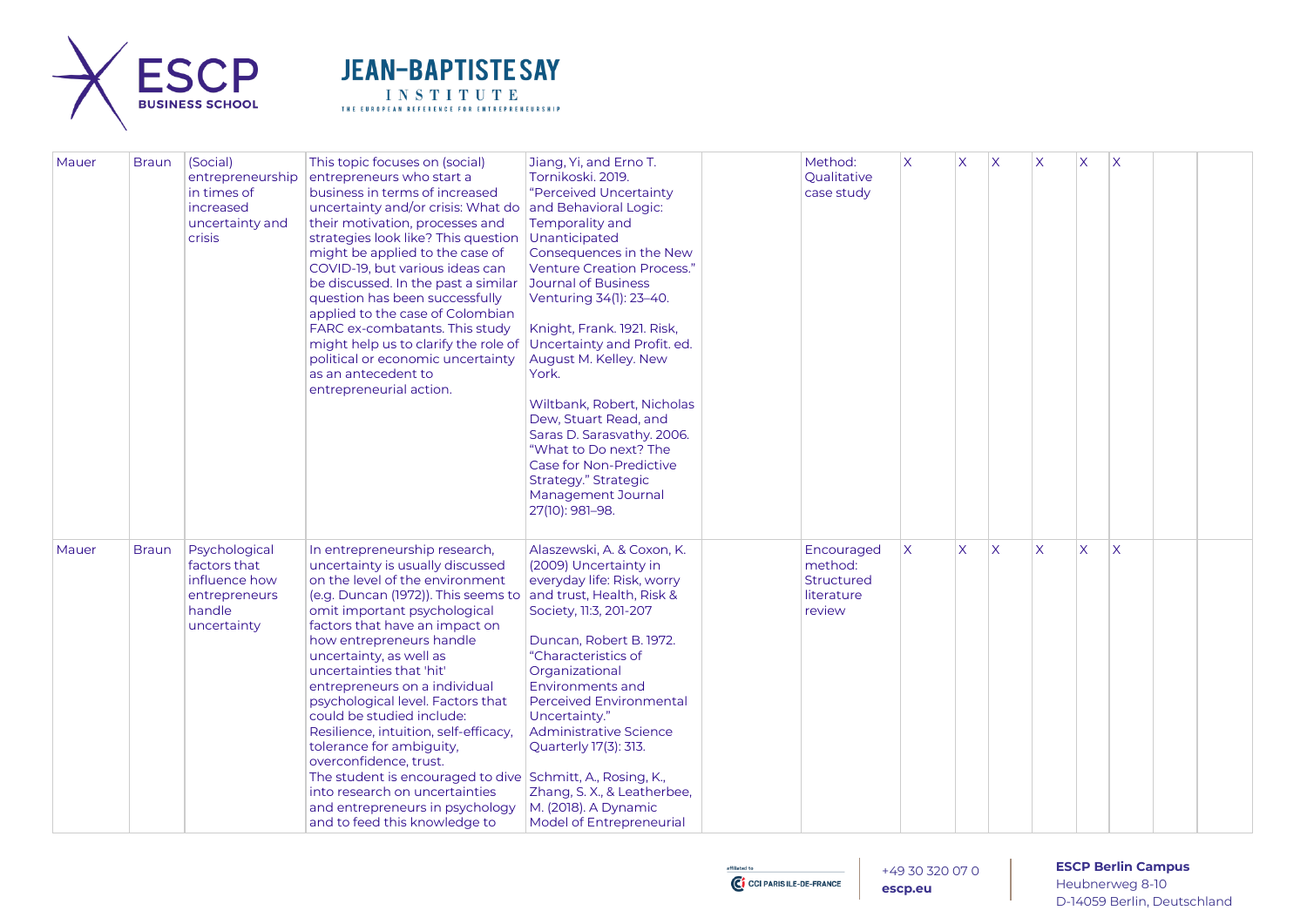



|       |               |                                                                                      | entrepreneurship theory. This<br>should preferably be done in a<br>structured literature review, but<br>other methodological approaches<br>can be discussed.                                                                                                                        | <b>Uncertainty and Business</b><br>Opportunity Identification:<br><b>Exploration as a Mediator</b><br>and Entrepreneurial Self-<br>Efficacy as a Moderator.<br><b>Entrepreneurship Theory</b><br>and Practice, 42(6), 835-<br>859.                                                                                   |  |                         |                         |                         |                         |                         |                         |                         |                         |
|-------|---------------|--------------------------------------------------------------------------------------|-------------------------------------------------------------------------------------------------------------------------------------------------------------------------------------------------------------------------------------------------------------------------------------|----------------------------------------------------------------------------------------------------------------------------------------------------------------------------------------------------------------------------------------------------------------------------------------------------------------------|--|-------------------------|-------------------------|-------------------------|-------------------------|-------------------------|-------------------------|-------------------------|-------------------------|
| Mauer | <b>Tigges</b> | Artificial<br>Intelligence:<br>Facial<br>Recognition<br>Systems                      | One, if not the most important<br>trend in Entrepreneurship & AI<br>with potentially massive impacts<br>on civil society and organizations.<br>Which use cases are already in<br>service, which are in test mode,<br>which are in prepration for a roll<br>out in the next 5 years? | Brey, Philip. "Ethical<br>aspects of facial<br>recognition systems in<br>public places." Journal of<br>information,<br>communication and ethics<br>in society (2004). Milligan,<br>Christopher S. "Facial<br>recognition technology,<br>video surveillance, and<br>privacy." S. Cal. Interdisc. LJ<br>9 (1999): 295. |  | X                       | X                       | $\overline{\mathsf{X}}$ | $\overline{\mathsf{x}}$ | X                       | $\overline{\mathsf{x}}$ | $\overline{\mathsf{x}}$ | $\overline{\mathsf{X}}$ |
| Mauer | <b>Tigges</b> | Artificial<br>Intelligence:<br>Image/Video<br>Processing<br>Systems                  | Big Data analysis has the<br>potential to reshape private and<br>business lives. What is the current<br>state, how is it used in practice<br>and how's the outlook? Special<br>focus on racial/gender bias?                                                                         |                                                                                                                                                                                                                                                                                                                      |  | $\overline{\mathsf{x}}$ | $\overline{\mathsf{x}}$ | $\overline{\mathsf{x}}$ | $\overline{\mathsf{x}}$ | X                       | $\overline{\mathsf{x}}$ | $\overline{\mathsf{x}}$ | $\overline{\mathsf{X}}$ |
| Mauer | <b>Tigges</b> | Artificial<br>Intelligence:<br>Advanced<br><b>Spyware Software</b><br>(e.g. Pegasus) | Spying on citizens and employees   Marczak, Bill, et al. HIDE<br>is getting more and more<br>common, whilst being an<br>extremely promising field for<br>aspiring entrepreneurs. Why does<br>it matter and what are the<br>implications?                                            | AND SEEK: Tracking NSO<br><b>Group's Pegasus Spyware</b><br>to operations in 45<br>countries. 2018. Deibert,<br>Ronald J., et al. "The Citizen<br>Lab." (2019).                                                                                                                                                      |  | $\overline{\mathsf{x}}$ | $\overline{\mathsf{x}}$ | $\overline{\mathsf{X}}$ | $\overline{\mathsf{x}}$ | $\overline{\mathsf{X}}$ | $\overline{\mathsf{x}}$ | $\overline{\mathsf{x}}$ | $\sf X$                 |
| Mauer | <b>Tigges</b> | Artificial<br>Intelligence in<br><b>Music</b>                                        | What are the trends and impacts<br>of AI in various aspects of music<br>(e.g. composition, production,<br>mixing/mastering etc.)?<br>Potentially qualitative research<br>within the Berlin entrepreneurial<br>ecosystem.                                                            | Holland, Simon. "Artificial<br>intelligence, education<br>and music." Unpublished<br>PhD thesis, IET, Open<br>University, UK (1989): 28-62.                                                                                                                                                                          |  | $\overline{\mathsf{x}}$ | $\overline{\mathsf{x}}$ | $\overline{\mathsf{X}}$ | $\overline{\mathsf{x}}$ | $\mathsf{X}$            | $\overline{\mathsf{x}}$ | $\overline{\mathsf{x}}$ | $\overline{\mathsf{X}}$ |

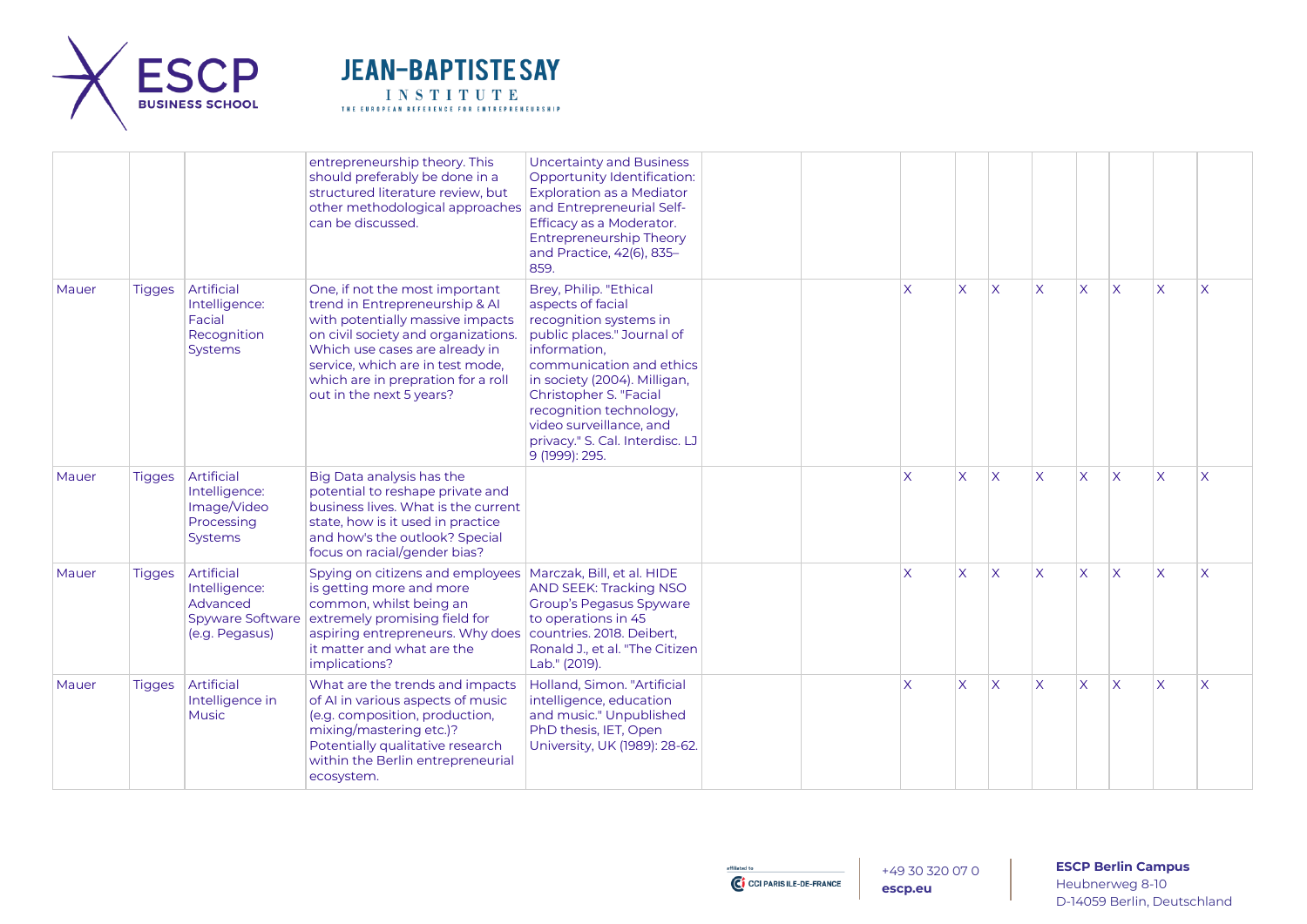



| Mauer | <b>Tigges</b> | <b>Business Ethics:</b><br>tivity vs<br>Privacy/Security<br>in modern<br>(e.g. Zoom,<br>Google Suite,<br>Facebook, etc.) | Many tools are greatly loved by<br>Simplicity/Produc   users but also potentially risky.<br>Research how companies design<br>their policies to balance gaining<br>more users vs protecting their<br>software solutions privacy, possibly interviewing<br>expert entrepeneurs in Berlin and<br>beyond. | Tan, Justin, and Anna E.<br>Tan. "Business under<br>threat, technology under<br>attack, ethics under fire:<br>The experience of Google<br>in China." Journal of<br>business ethics 110.4 (2012):<br>469-479. Bodle, Robert.<br>"Privacy and participation"<br>in the cloud: ethical<br>implications of google's<br>privacy practices and<br>public communications."<br>The ethics of emerging<br>media: Information, social<br>norms, and new media<br>technology (2011): 155-174. |  |                         | $\times$                | X        |              |                         | X        |              | X        |
|-------|---------------|--------------------------------------------------------------------------------------------------------------------------|-------------------------------------------------------------------------------------------------------------------------------------------------------------------------------------------------------------------------------------------------------------------------------------------------------|------------------------------------------------------------------------------------------------------------------------------------------------------------------------------------------------------------------------------------------------------------------------------------------------------------------------------------------------------------------------------------------------------------------------------------------------------------------------------------|--|-------------------------|-------------------------|----------|--------------|-------------------------|----------|--------------|----------|
| Mauer | <b>Tigges</b> | <b>Business Ethics:</b><br>How to (re-)<br>distribute the<br>gains from<br>technological<br>progress?                    | Technology can make our lives<br>tremendously easier, yet who<br>benefits? Will it be used to make<br>the rich richer or to decrease<br>working hours/raise employees'<br>income?                                                                                                                     | Stirling, Andy. "Direction,<br>distribution and diversity!<br>Pluralising progress in<br>innovation, sustainability<br>and development." (2009).                                                                                                                                                                                                                                                                                                                                   |  | X                       | $\overline{\mathsf{x}}$ | $\times$ | $\mathsf{X}$ | X                       | $\times$ | $\mathsf{x}$ |          |
| Mauer | <b>Tigges</b> | <b>Business Ethics:</b><br>Multi-case study<br>on the impacts of<br>quasi-tech<br>monolopies in<br>existing markets      | Amazon, Google, Apple etc.<br>dominate respective markets<br>from a powerful position. Why is<br>this problematic and what are<br>ways to deal with this? Look for<br>historic examples or propose<br>novel frameworks.                                                                               | Hovenkamp, Herbert.<br>"Technology, Politics, and<br>Regulated Monopoly: An<br><b>American Historical</b><br>Perspective." Tex. L. Rev. 62<br>(1983): 1263.                                                                                                                                                                                                                                                                                                                        |  | $\overline{\mathsf{x}}$ | $\overline{\mathsf{x}}$ | $\times$ | $\sf X$      | $\overline{\mathsf{x}}$ | X        | $\mathsf{x}$ | $\times$ |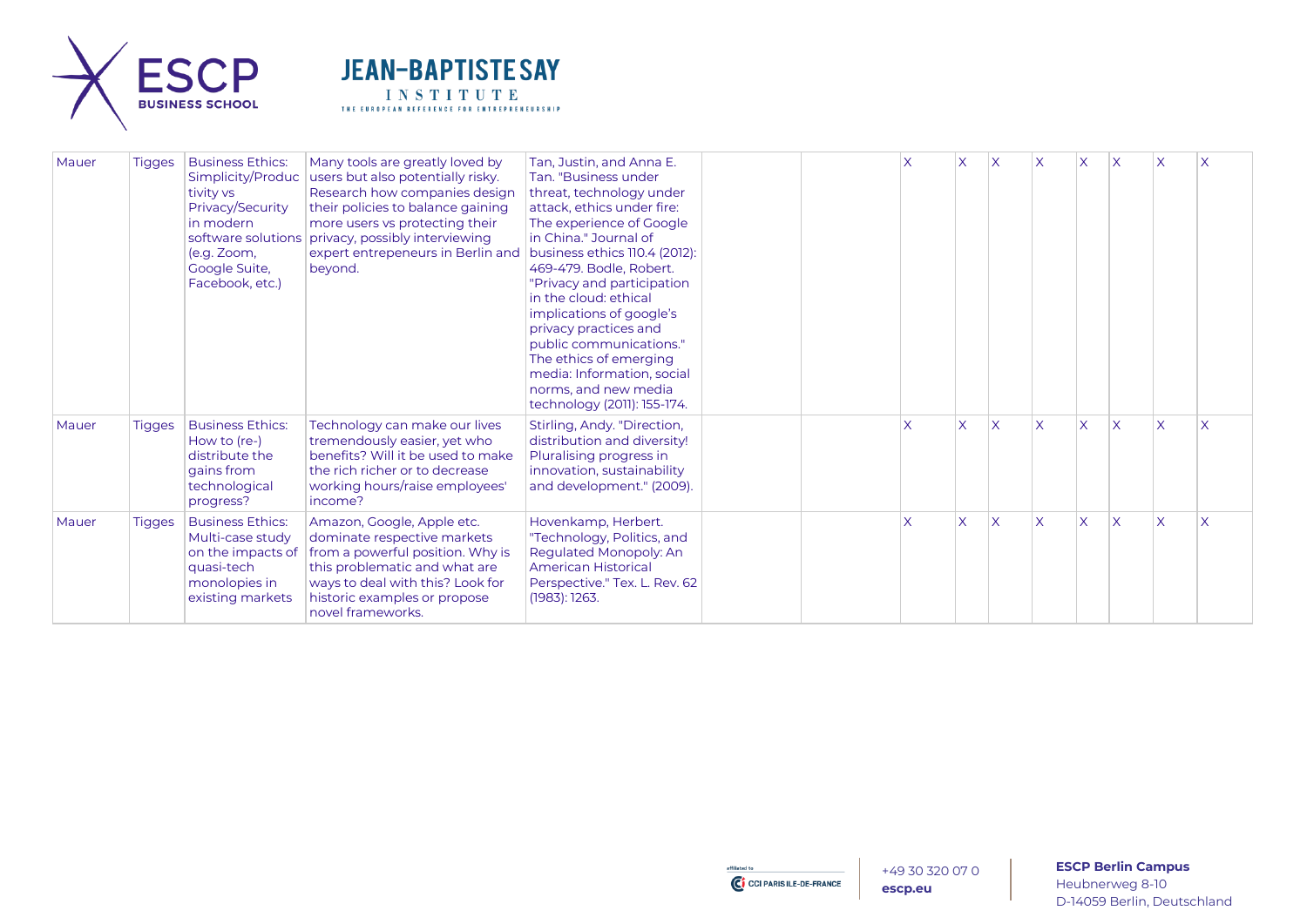



| Mauer | Ipert | The impact of<br>entrepreneurship<br>education on<br>entrepreneurial<br>performance: an<br>assessment of<br><b>ESCP</b><br>entrepreneurs | Entrepreneurship education is<br>gaining momentum and<br>generally speaking,<br>entrepreneurship courses aim at<br>optimizing the entrepreneurial<br>performance on the long run.<br>Some studies show that<br><b>Entrepreneurial Education has a</b><br>positive influence on<br>entrepreneurial income,<br>probability to start a venture but<br>no effect on survival rate. Based<br>on a database of ESCP<br>entrepreneurs, assess the impact<br>of entrepreneurship - specialized<br>cursus on entrepreneurial<br>success.                                                                | von Graevenitz et al., 2010<br>G. von Graevenitz, D.<br>Harhof, R. Weber The<br>effects of<br>entrepreneurship<br>education J. Econ. Behav.<br>Organ., 76 (2010), pp. 90-112<br>// Fayolle, 2000 A. Fayolle<br>Exploratory study to assess<br>the effects of<br>entrepreneurship<br>programs on French<br>student entrepreneurial<br>behaviors J. Enterp. Cult., 8<br>(2000), pp. 169-184 '// Elert,<br>N., Andersson, F. W., &<br>Wennberg, K. (2015). The<br>impact of<br>entrepreneurship<br>education in high school<br>on long-term<br>entrepreneurial<br>performance. Journal of<br>Economic Behavior &<br>Organization, 111, 209-223. | Suggested<br>method:<br>quantitative<br>analysis of<br><b>ESCP</b><br>entrepreneurs<br>that can be<br>complemente<br>d by in depth<br>interviews of<br>some<br>entrepreneurs | $\boldsymbol{\mathsf{X}}$ | X            | $\overline{\mathsf{x}}$ | X                       | $\overline{\mathsf{x}}$ | $\mathsf{X}$ | $\overline{\mathsf{X}}$ | $\times$                |
|-------|-------|------------------------------------------------------------------------------------------------------------------------------------------|------------------------------------------------------------------------------------------------------------------------------------------------------------------------------------------------------------------------------------------------------------------------------------------------------------------------------------------------------------------------------------------------------------------------------------------------------------------------------------------------------------------------------------------------------------------------------------------------|----------------------------------------------------------------------------------------------------------------------------------------------------------------------------------------------------------------------------------------------------------------------------------------------------------------------------------------------------------------------------------------------------------------------------------------------------------------------------------------------------------------------------------------------------------------------------------------------------------------------------------------------|------------------------------------------------------------------------------------------------------------------------------------------------------------------------------|---------------------------|--------------|-------------------------|-------------------------|-------------------------|--------------|-------------------------|-------------------------|
| Mauer | Ipert | startup financing<br>and blockchain<br>based on<br>transaction costs                                                                     | Empirical study of Blockchain technology has been<br>used to finance new ventures via<br>the ICO mechanism.<br>Subsequently, other financing<br>mechanisms emerged, such as<br>STO. If entrepreneurial financing<br>ecosystems are not totally<br>efficient due to certain<br>transaction costs (search,<br>specialization of investors),<br>blockchain technology reduce<br>drastically transaction costs. The<br>study adopts a transaction costs<br>perspective to determine wether<br>transaction cost minimization is a<br>factor in investment decisions<br>made by system stakeholders. | Fisch, Christian. "Initial<br>coin offerings (ICOs) to<br>finance new ventures."<br><b>Journal of Business</b><br>Venturing 34.1 (2019): 1-22 //<br>Ahluwalia, Saurabh, Raj V.<br>Mahto, and Maribel<br>Guerrero. "Blockchain<br>technology and startup<br>financing: A transaction<br>cost economics<br>perspective."<br><b>Technological Forecasting</b><br>and Social Change 151<br>$(2020): 119854.$ //<br>Williamson, O. E. (2010).<br>"Transaction cost<br>economics: an overview."<br>The Elgar Companion to                                                                                                                          | Suggested<br>method: in<br>depth<br>interviews of<br>investors                                                                                                               | $\overline{X}$            | $\mathsf{X}$ | $\overline{\mathsf{x}}$ | $\overline{\mathsf{X}}$ | $\overline{\mathsf{x}}$ | ΙX           | $\overline{\mathsf{x}}$ | $\overline{\mathsf{X}}$ |